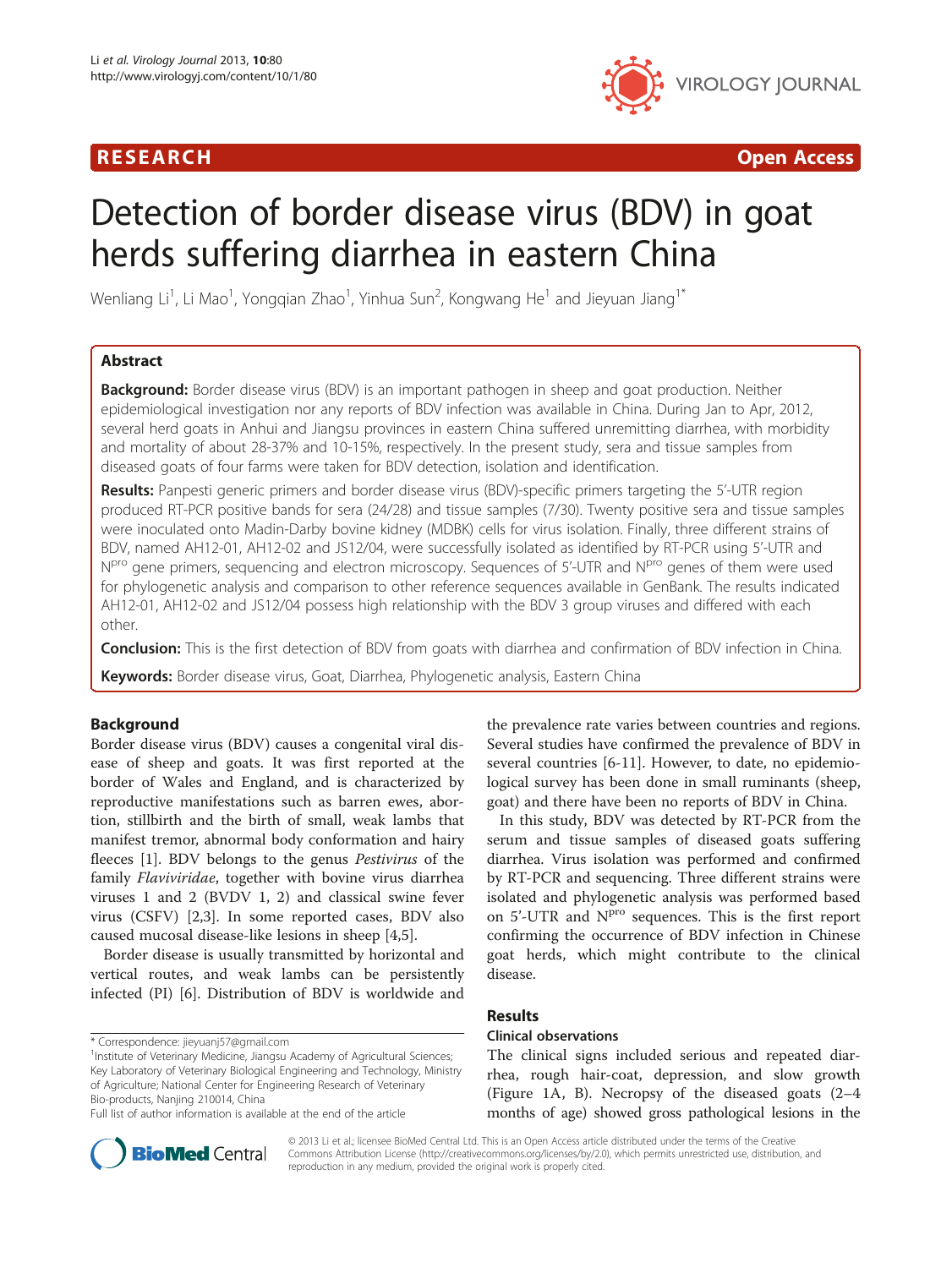<span id="page-1-0"></span>

alimentary tract. Obvious hemorrhage was observed in the stomach, small intestine and large intestine (Figure 1C, D). 4 out of 5 necropsied goats showed slightly or moderate enlarged mesenteric lymph nodes, while no obvious lesions were observed in other organs including lung, heart, liver, spleen, kidney and brain. Gastrointestinal parasites were not found.

#### RT-PCR detection and virus isolation

As for RT-PCR detection, nearly all sera samples (24/28) and some of the tissue samples (7/30, spleen and lymph nodes, from 4 goats) gave positive results (Table 1). Virus isolation was performed on MDBK cells and 3 serial passages were performed. No CPE was observed. Cell cultures of the first and third passages were examined by RT-PCR and clear bands could be seen (Figure [2](#page-2-0)A). A total of 16 sera and 4 tissue samples were used for virus isolation. Based on the sequence analysis, three different strains were obtained finally and were named as AH12- 01, AH12-02 and JS12/04. AH12-01 was isolated from farm A and C; AH12-02 was isolated from farm A and B; JS12/04 was isolated from farm D (Table 1). The nucleotide sequences of 5'-UTR-N<sup>pro</sup> regions (949 or 952bp) have been deposited in GenBank (JQ946320, AH12-01; KC537788, AH12-02; KC537789, JS12/04). In addition, numerous viral particles with a size of 50- 60nm in diameter were observed by electron microscopy (Figure [2B](#page-2-0)). These results suggested the success isolation of BDV.

#### Phylogenetic analysis

The phylogenetic analysis of 5'-UTR sequences showed that AH12-01, AH12-02 and JS12/04 were closely grouped with the reference Gifhorn strain of BDV3 (Figure [3\)](#page-2-0). These strains possessed nucleotide identity of 87.7%-91.5% with each other and they shared 75.7%- 90.6% nucleotide identity with other BDV strains (Table [2](#page-3-0)). The  $N<sup>pro</sup>$  sequences based phylogenetic analysis showed a similar result, with higher bootstrap values (Figure [4\)](#page-4-0). AH12-01, AH12-02 and JS12/04 showed lower nucleotide diversity with each other and other BDV strains (Table [2](#page-3-0)). These results suggest that these three isolates might belong to BDV 3 group.

#### **Discussion**

Distribution of BDV is worldwide and the prevalence has been confirmed in several countries. Most reports have studied BDV in sheep, cattle or *Pyrenean chamois* [[6\]](#page-5-0), rarely in goat . In addition, no epidemiological survey has been reported in small ruminants in China. In

| Table 1 Summary of the sampling, RT-PCR detection and virus isolation results |  |  |  |  |
|-------------------------------------------------------------------------------|--|--|--|--|
|-------------------------------------------------------------------------------|--|--|--|--|

| Farm | Location | <b>Size</b> | Sera samples Positive/total | Tissue samples Positive/total | Virus isolation |
|------|----------|-------------|-----------------------------|-------------------------------|-----------------|
|      | Anhui    | 160         | 7/8                         | 3/12                          | AH12-01 AH12-02 |
|      | Jiangsu  | 180         | 5/7                         | 2/12                          | AH12-02         |
|      | Jiangsu  | 150         | 6/6                         | 2/6                           | AH12-01         |
|      | Jiangsu  | 200         | 6/7                         | 0/0                           | JS12/04         |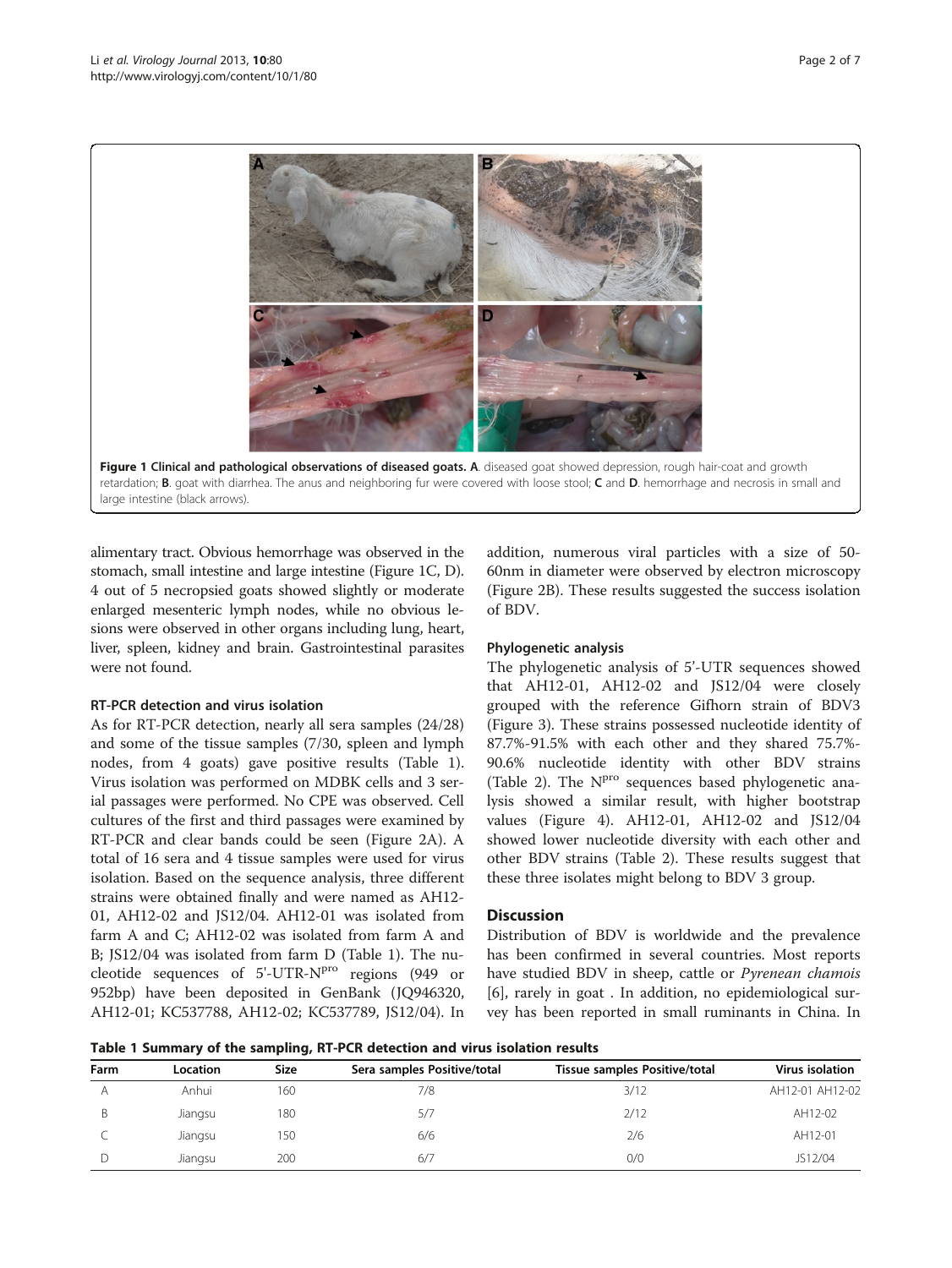<span id="page-2-0"></span>

this study, three different BDV strains were detected from goat herds suffering intractable diarrhea.

Both BVDV and BDV infect cattle, sheep, goats, and many other wild ruminants and pigs. But in clinical conditions, BVDV is mostly found in cattle, whereas both BDV and BVDV can be isolated from sheep [[12\]](#page-5-0). In this study, BVDV infection was firstly considered and detected by using RT-PCR with the panpesti generic primers. Sequencing the RT-PCR products resulted in the detection of BDV, as further confirmed with BDV isolation. Infections of pestivirus can vary from subclinical to clinical signs such as fever, diarrhea, hemorrhagic syndrome, death and abortion. No classical symptoms (abortion, stillbirth and the birth of small, weak lambs) were observed in tested goat herds; only diarrhea and alimentary tract lesions were the major clinical and pathologic signs. Barlow et al., Monies et al. and Chalmers et al. have reported that BDV caused mucosal disease-like lesions in sheep, which was characterized by unremitting diarrhea [[4,5,13\]](#page-5-0). Few studies have done for BDV infection in goat herds [\[14-16\]](#page-5-0); and no diarrhea related report was available. In these cases, the development



as follows: U70263, BD31; AF037405, X818; U65052, 137/4; DQ361072, LE31C2; AB122085, Casimir; AB122086, Rudolph; GQ902940, Gifhorn; EF693991, 90-F-6338; EF693989, 90-F-6227; DQ275622, BU-1CRA22; DQ361070, ZA1-1115; EF693995, 93-F-7289; EF693985, 85-F-488; EF693993, 91-F -7014; EF693994, 92-F-7119; AM418427, BDV/Aydin/04-TR; AM418428, BDV/Burdur/05-TR; AF461997, SN1T; AF461996, SN2T; AF462002, 33S; NC\_012812, Th/04\_KhonKaen; M31182, NADL; EF101530, KE9; AY775178, Shimen/HVRI; X87939, Alfort/187.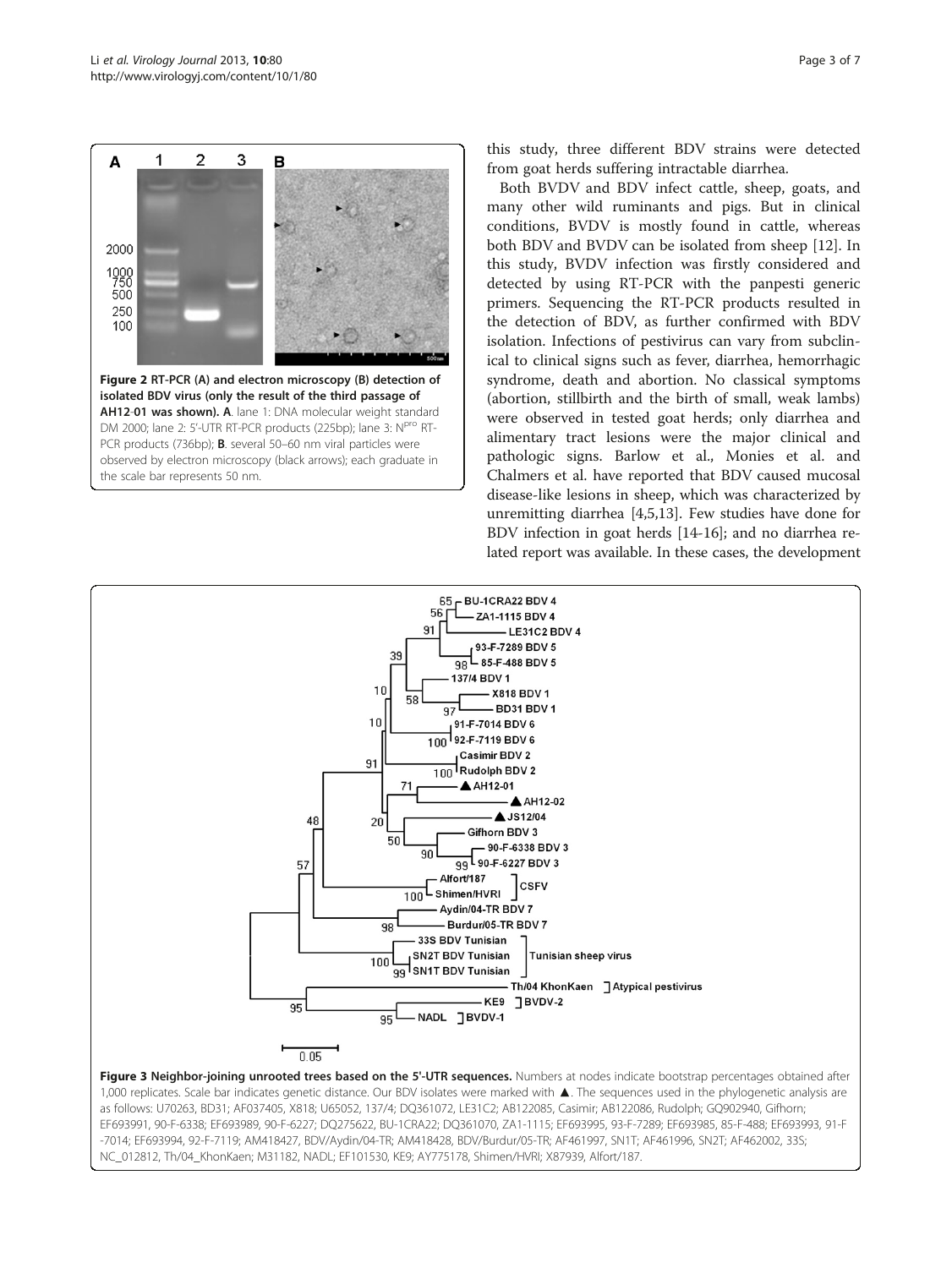| 5'-UTR       | <b>Type</b> | AH12-01 | AH12-02 | JS12/04 | N <sup>pro</sup> | Type | AH12-01 | AH12-02                  | JS12/04                  |
|--------------|-------------|---------|---------|---------|------------------|------|---------|--------------------------|--------------------------|
| AH12-01      |             |         | 91.5    | 90.2    | AH12-01          |      |         | 81.7                     | 81.5                     |
| AH12-02      |             | 91.5    |         | 87.7    | AH12-02          |      | 81.7    | $\overline{\phantom{a}}$ | 81.5                     |
| JS12/04      |             | 90.2    | 87.7    |         | JS12/04          |      | 81.5    | 81.5                     | $\overline{\phantom{a}}$ |
| Gifhorn      | BDV3        | 90.2    | 86      | 89.4    | Gifhorn          | BDV3 | 79.1    | 79.9                     | 79.5                     |
| 90-F-6227    | BDV3        | 89.4    | 87.2    | 90.6    | X818             | BDV1 | 77.2    | 74.1                     | 73.9                     |
| 90-F-6338    | BDV3        | 89.8    | 88.1    | 89.8    | BD31             | BDV1 | 74.9    | 71.9                     | 73.5                     |
| X818         | BDV1        | 87.2    | 86.8    | 85.5    | reindeer         | BDV2 | 74.1    | 75.4                     | 73.3                     |
| BD31         | BDV1        | 84.3    | 84.7    | 81.7    | 712/02           | BDV2 | 71.5    | 69.4                     | 71                       |
| 137/4        | BDV1        | 89.8    | 86.4    | 87.7    | ZA-1CRA1         | BDV4 | 75.2    | 71.7                     | 73.5                     |
| Casimir      | BDV2        | 89.4    | 85.5    | 86.4    | BU-1CRA22        | BDV4 | 73.9    | 71.7                     | 72.3                     |
| Rudolph      | BDV2        | 89.4    | 85.5    | 86.4    | LE-31C2          | BDV4 | 74.1    | 74.9                     | 74.5                     |
| ZA-1CRA1     | BDV4        | 87.2    | 85.1    | 86.8    | 85-F-488         | BDV5 | 74.5    | 75.8                     | 74.5                     |
| BU-1CRA22    | BDV4        | 88.9    | 86.8    | 88.1    | 93-F-7289        | BDV5 | 74.7    | 75.6                     | 74.7                     |
| LE-31C2      | BDV4        | 86.4    | 86.4    | 85.5    | 91-F-7014        | BDV6 | 76.2    | 76.8                     | 72.9                     |
| 85-F-488     | BDV5        | 87.7    | 85.5    | 87.2    | 92-F-7119        | BDV6 | 76      | 77.4                     | 73.1                     |
| 93-F-7289    | BDV5        | 88.5    | 85.1    | 87.2    | Burdur/05-TR     | BDV7 | 65.1    | 67.1                     | 67.4                     |
| 91-F-7014    | BDV6        | 87.7    | 84.3    | 86.4    | Aydin/04-TR      | BDV7 | 65.9    | 66.4                     | 67.1                     |
| 92-F-7119    | BDV6        | 87.7    | 84.3    | 86.4    |                  |      |         |                          |                          |
| Burdur/05-TR | BDV7        | 78.3    | 79.1    | 75.7    |                  |      |         |                          |                          |
| Aydin/04-TR  | BDV7        | 79.1    | 80.4    | 77      |                  |      |         |                          |                          |

<span id="page-3-0"></span>Table 2 5'-UTR and N<sup>pro</sup> nucleotide identity of isolated strains with other BDVs (BDV1-7)

of clinical disease might be multifactoral. Detection of other diarrhea related viruses and bacteriological examinations have not been performed yet. So BDV infection might be one of the pathogenic factors causing the diarrhea of the goats here. In order to determine the pathogenicity of BDV isolates on goats, especially for diarrhea, animal infection experiments should be done.

The genetic diversity of BDV is greater than that reported for other pestivirus species. BDV have been divided into six groups: BDV 1–6 [\[10\]](#page-5-0). Several isolates from Tunisian [[17](#page-6-0)] and Turkey [\[1\]](#page-5-0) represented new groups. Based on sequence alignment and phylogenetic analysis, the strains isolated in this study showed 75.7%- 90.6% and 65.1%-79.9% nucleotide identities with other  $5'-UTR$  and  $N<sup>pro</sup>$  sequences (BDV1-7), indicating the high diversity of different BDV genotypes and the potential variation of Chinese BDV strains.

BDV infection has not yet been reported in China, and no study has been performed on the epidemiology of BDV. In this study, BDV was detected from different farms in different region and the virus infection was confirmed by RT-PCR, virus isolation and electron microscopy. Three strains were isolated from four farms. AH12-01 and AH12-02 were detected in two farms; and farm A was infected with both AH12-01 and AH12-02 strains (Table [1\)](#page-1-0), suggesting the complicated epidemic situation. At present the origin of the virus is unknown. It may have existed in the Chinese goat herd for some time without being noticed or other possibilities of virus introduction. All these results highlight the need for serological assay development to explore the prevalence of BDV in China both in etiologic and serological levels. More samples from different herds in Jiangsu, Anhui provinces as well as more provinces of China are under collection in our lab for epidemiological survey and we hope the results may help us understand the origin and prevalence status of BDV in China.

## Conclusions

BDV infection was confirmed in goat herds suffering intractable diarrhea by virus isolation, sequencing and phylogenetic analysis. This is the first report of BDV prevalence in Chinese goat herds.

# Methods

#### Cases and sampling

From Jan to Apr 2012, goats of four farms in Anhui and Jiangsu provinces (one in Anhui (farm A), three in Jiangsu (farm B, C, D)) in eastern China suffered severe and unremitting diarrhea, with morbidity and mortality of about 28-37% and 10-15%, respectively. These four goat herds were fattening farms, which purchase weaning goats from several small backyard farms for fatten until slaughter time. Herds size ranged between 150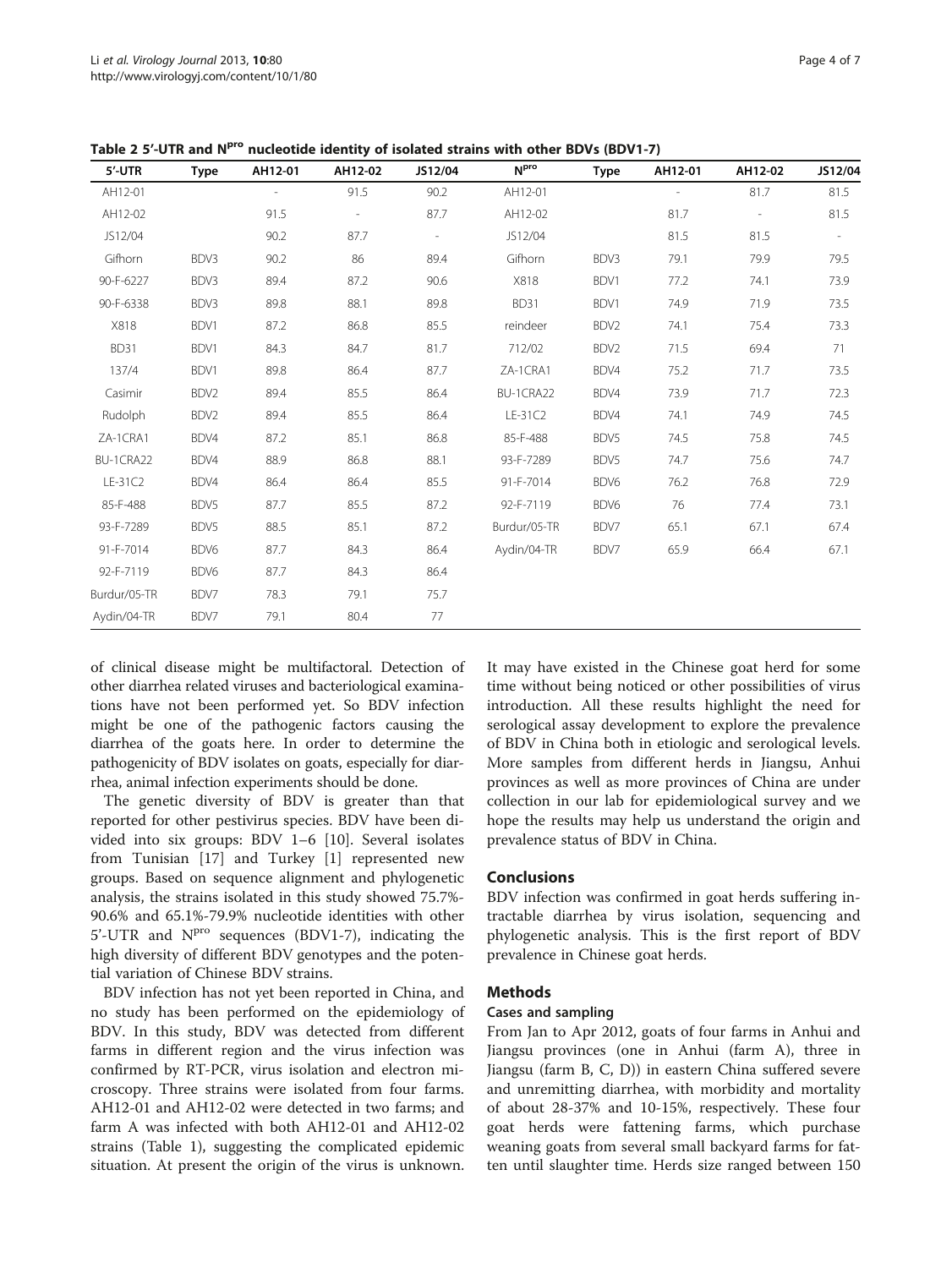<span id="page-4-0"></span>

and 200 animals. Diarrhea was observed for previous batches, but was not such severe and most of the diseased goats recovered after treatment with antibiotics. The goats were vaccinated against goatpox virus, Clostridium septicum, Clostridium welchii and Clostridium novyi. In this present case, several kinds of antibiotics were used, but did not have any positive effect. Twenty eight sera samples from 28 diseased goats (farm A: 8, B: 7, C: 6, D: 7) and 30 tissue samples (brain, liver, lung, spleen, kidney and mesenteric lymph nodes) from 5 necropsied goats (farm A: 2, B: 2, C: 1) were taken and stored at −70°C for RT-PCR and virus isolation (Table [1\)](#page-1-0).

#### Ethical approval

The collection of sera and tissues samples was performed in strict accordance with the guidelines of Jiangsu Province Animal Regulations (Government Decree No 45).

## RT-PCR

Viral RNA was extracted from sera and tissues samples using TRIzol reagent (Invitrogen) according to the

manufacturer's instruction. Reverse transcription was performed for 1 h at 42°C in a mixture including 8 μl total RNA, 1 μl EasyScript RT/RI Enzyme Mix, (Transgen, Bio, Inc.)1 μl reverse primer and 10 μl  $2 \times ES$ buffer. PCR amplification (Transgen, Bio, Inc.) was carried out in a 50 μl reaction mixture containing  $1 \times PCR$ buffer, 0.2 mM of dNTPs, 20 pM of each primer (panpesti generic primers and BDV specific primers PBD1/PBD2 targeting 5'-UTR, with expected product sizes of 290bp and 225bp, respectively) [[8,](#page-5-0)[18\]](#page-6-0), 2 U of Taq DNA polymerase (Transgen, Bio, Inc.) and 4 μl of cDNA. The reaction was run in a thermocycler (Mjmini, BIO-RAD) with the following program: denaturation at 94°C for 5min, 35 cycles composed of denaturation at 94°C for 30 s, annealing at 54°C for 30 s and extension at 72°C for 45s, and was terminated with a final extension of 10 min at 72°C. Amplification products were detected by electrophoresis in 1.2% agarose gels.

#### Virus isolation

Positive tissue samples were homogenized in 5 ml of phosphate-buffered saline (PBS, pH 7.2), and then frozen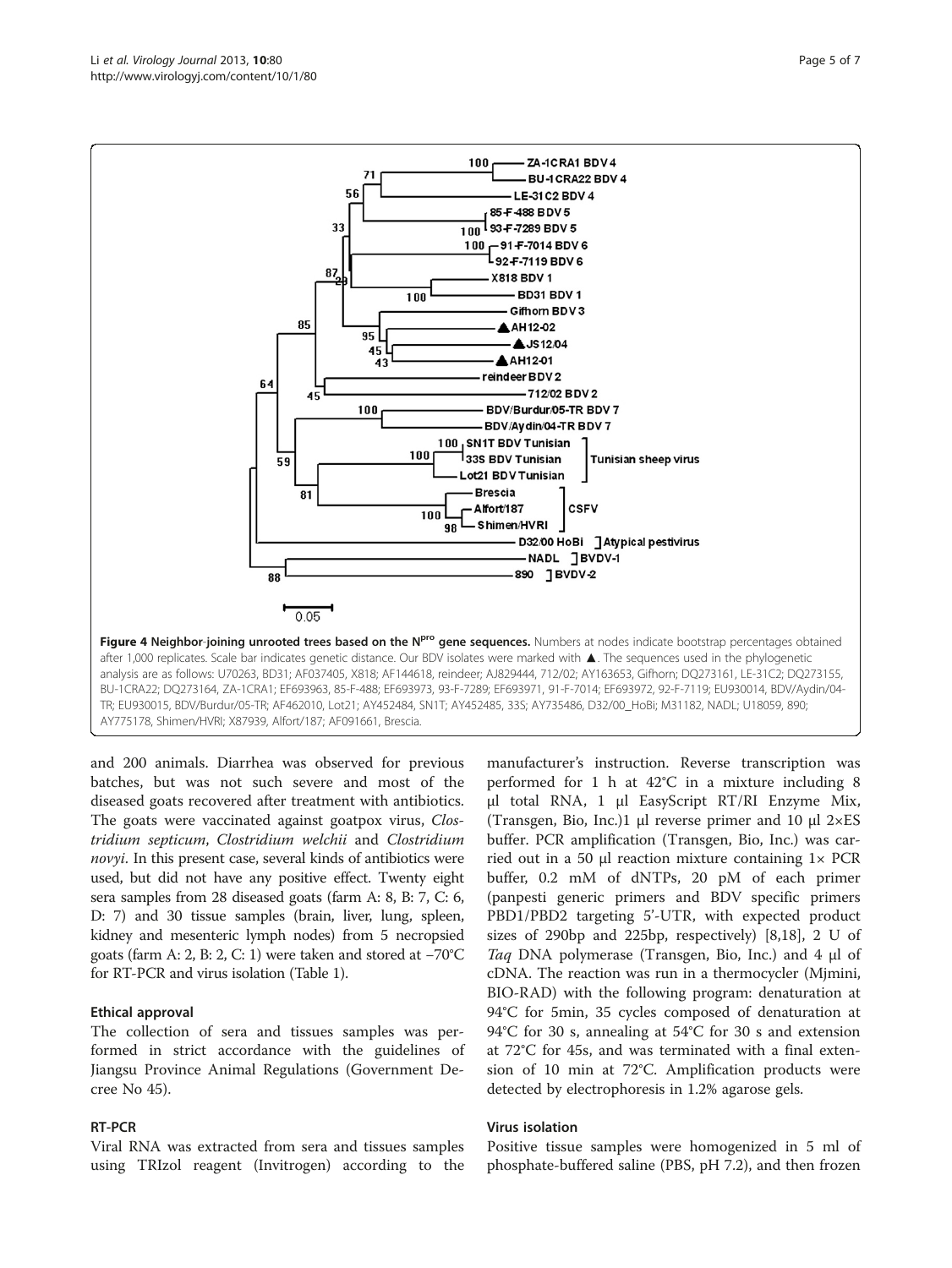<span id="page-5-0"></span>and thawed 3 times. After centrifugation at 12,000 rpm for 20 min, the supernatant was filtered through 0.22 μm filter (Millipore) and inoculated onto Madin-Darby bovine kidney (MDBK) cell monolayers. Positive sera samples were used for inoculation directly after centrifugation at 12,000 rpm for 20 min. The MDBK cultures were observed for 5 days. Cell cultures were harvested and passaged 2 more times. Each viral stock was stored at −70°C for RT-PCR detection. Virus isolation was confirmed by RT-PCR using primers PBD1/PBD2 and primers targeting the N<sup>pro</sup> gene (320F/1040R, with RT-PCR product of 736bp) [8,12].

## Electron microscopy

MDBK cells were infected with the 3rd viral passage stock. A total of 200 ml virus stock was harvested. Cell debris was removed by low speed centrifugation (8,000×g for 0.5 h) and the supernatants were ultracentrifuged at  $60,000 \times g$  for 2 h. The resulting pellet was dissolved in PBS and stained with phosphotungstic acid (PTA), blotted dry, and examined with an electron microscope (H-7650, HITACHI).

## Gene clone, sequencing and phylogenetic analysis

The 290bp  $5'$ -UTR and the 736bp  $N<sup>pro</sup>$  gene fragments of the isolates were amplified, purified with a DNA purification kit (Axygen Bio, Inc.), cloned into pMD18-T vector (Takara Bio, Inc.), and transformed into E. coli DH5α competent cells. Positive plasmids were confirmed by restriction enzyme analysis and sequencing. Each sequence of the PCR products was determined for both DNA strands by sequencing.

The nucleotide sequences were edited by Editseq (DNASTAR Inc., Madison, WI) to obtain ≈950bp 5'-  $UTR-N<sup>pro</sup>$  sequences by deleting the overlap region. Multiple sequence alignment was done by using Clustal X 1.83 [\[19\]](#page-6-0) and MegAlign (DNASTAR Inc., Madison, WI), together with other representative sequences. The 225bp 5'-UTR fragments (PBD1/PBD2 product) and 487bp NPro gene (corresponding to 394-880bp of Gifhorn genome) sequences were used for the analysis, respectively. After determining the percentages of sequence identity among different BDV and other pestivirus strains (CSFV, BVDV-1, BVDV-2, and atypical pestivirus), the phylogenetic tree was generated with the distance-based neighbor-joining (NJ) method by using MEGA 4.0.2 software [[20](#page-6-0)]. The robustness of the phylogenetic tree was determined by bootstrap resampling analysis carried out on 1000 replicates.

#### Abbreviations

BDV: Border Disease Virus; BVDV: Bovine Viral Diarrhea Virus; CPE: Cytopathic Effects; CSFV: Classical Swine Fever Virus; MDBK: Madin-Darby Bovine Kidney; PCR: Polymerase Chain Reaction; PI: Persistently Infected; 5'-UTR: 5' untranslated region.

#### Competing interests

The authors declare that they have no competing interests.

#### Authors' contributions

WL, LM and JJ participated in the design and conducted the majority of the experiments in the study. WL drafted the manuscript. YS and YZ contributed to the samples collection. LM performed analyses of data. KH and JJ revised the manuscript. All authors read and approved the final manuscript.

#### Acknowledgments

This work was supported by the Special Fund for Independent innovation of Agricultural Science and Technology in Jiangsu province (SCX(12)3143). We thank Dr. Kevin Coombs (Professor, Department of Medical Microbiology, University of Manitoba, Canada) for his proof reading of the manuscript.

#### Author details

<sup>1</sup>Institute of Veterinary Medicine, Jiangsu Academy of Agricultural Sciences Key Laboratory of Veterinary Biological Engineering and Technology, Ministry of Agriculture; National Center for Engineering Research of Veterinary Bio-products, Nanjing 210014, China. <sup>2</sup>Hai'an animal husbandry and veterinary station, Hai'an 226600, China.

#### Received: 17 October 2012 Accepted: 4 March 2013 Published: 11 March 2013

#### References

- 1. Oguzoglu TC, Tan MT, Toplu N, Demir AB, Bilge-Dagalp S, Karaoglu T, Ozkul A, Alkan F, Burgu I, Haas L, Greiser-Wilke I: Border disease virus (BDV) infections of small ruminants in Turkey: a new BDV subgroup? Vet Microbiol 2009, 135:374–379.
- 2. Peterhans E, Schweizer M: Pestiviruses: how to outmaneuver your hosts. Vet Microbiol 2010, 142:18–25.
- 3. Becher P, Orlich M, Thiel HJ: Complete genomic sequence of border disease virus, a pestivirus from sheep. J Virol 1998, 72:5165–5173.
- 4. Barlow RM, Gardiner AC, Nettleton PF: The pathology of a spontaneous and experimental mucosal disease-like syndrome in sheep recovered from clinical border disease. *J Comp Pathol* 1983, 93:451-461.
- 5. Monies RJ, Paton DJ, Vilcek S: Mucosal disease-like lesions in sheep infected with Border disease virus. Vet Rec 2004, 155:765–769.
- 6. Cabezon O, Rosell R, Velarde R, Mentaberre G, Casas-Diaz E, Lavin S, Marco I: Border disease virus shedding and detection in naturally infected Pyrenean chamois (Rupicapra pyrenaica). J Vet Diagn Invest 2010, 22:744–747.
- 7. Giangaspero M, Ibata G, Savini G, Osawa T, Tatami S, Takagi E, Moriya H, Okura N, Kimura A, Harasawa R: Epidemiological survey of Border disease virus among sheep from northern districts of Japan. J Vet Med Sci 2011, 73:1629–1633.
- 8. Albayrak H, Gumusova SO, Ozan E, Yazici Z: Molecular detection of pestiviruses in aborted foetuses from provinces in northern Turkey. Trop Anim Health Prod 2012, 44:677–680.
- 9. McFadden A, Tisdall D, Hill F, Otterson P, Pulford D, Peake J, Finnegan C, La Rocca S, Kok-Mun T, Weir A: The first case of a bull persistently infected with Border disease virus in New Zealand. N Z Vet J 2012, 60:290-296.
- 10. Dubois E, Russo P, Prigent M, Thiery R: Genetic characterization of ovine pestiviruses isolated in France, between 1985 and 2006. Vet Microbiol 2008, 130:69–79.
- 11. Vilcek S, Nettleton PF, Paton DJ, Belak S: Molecular characterization of ovine pestiviruses. J Gen Virol 1997, 78:725–735.
- 12. Strong R, La Rocca SA, Ibata G, Sandvik T: Antigenic and genetic characterisation of border disease viruses isolated from UK cattle. Vet Microbiol 2010, 141:208–215.
- 13. Chalmers GA, Nation PN, Pritchard J: Border disease a cause of terminal ileitis in lambs? Can Vet J 1990, 31:611.
- 14. Krametter-Froetscher R, Duenser M, Preyler B, Theiner A, Benetka V, Moestl K, Baumgartner W: Pestivirus infection in sheep and goats in West Austria. Vet J 2010, 186:342–346.
- 15. Toplu N, Oguzoglu TÇ, Epikmen ET, Aydogan A: Neuropathologic study of border disease virus in naturally infected fetal and neonatal small ruminants and its association with apoptosis. Vet Pathol 2011, 48:576–583.
- 16. Pratelli A, Martella V, Cirone F, Buonavoglia D, Elia G, Tempesta M, Buonavoglia C: Genomic characterization of pestiviruses isolated from lambs and kids in southern Italy. J Virol Methods 2001, 94:81–85.